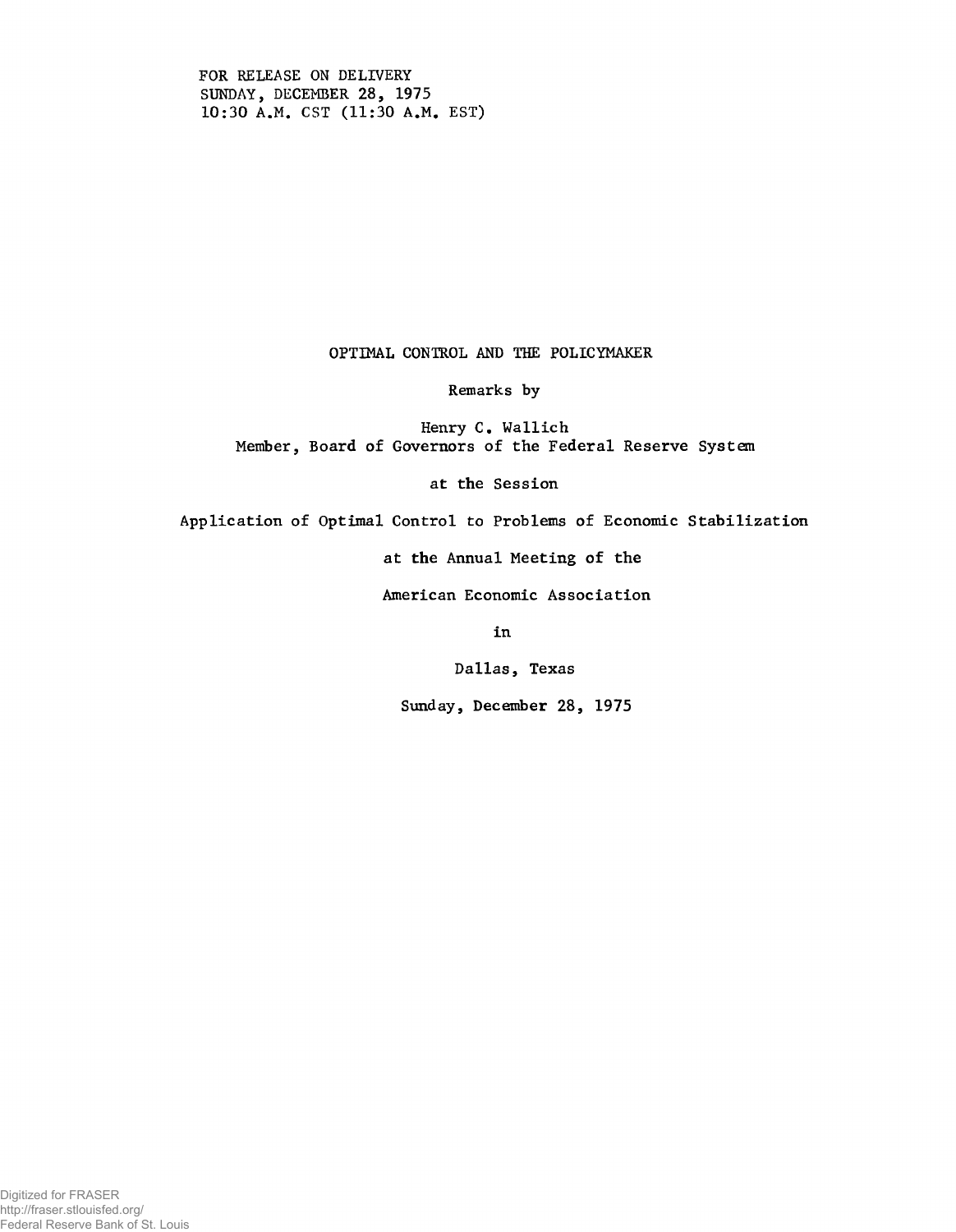### OPTIMAL CONTROL AND THE POLICYMAKER

Remarks by

Henry C. Wallich Member, Board of Governors of the Federal Reserve System

at the Session

Application of Optimal Control to Problems of Economic Stabilization at the Annual Meeting of the American Economic Association

in

Dallas, Texas

Sunday, December 28, 1975

The use of optimal control techniques in planning for economic stabilization is approaching the policy stage. At the present time, as the papers before us show, the principal application of these techniques has been the examination of models and of past policies. Its use for effective policy advice still seems some distance away. But initial efforts to build an optimal control approach into Federal Reserve policymaking are underway. I believe that there is potential for progress at both the technical and the policy levels. It is important, therefore, for the producers and the

Note: The views expressed herein are my own and do not necessarily reflect those of the Board of Governors or the Board's staff.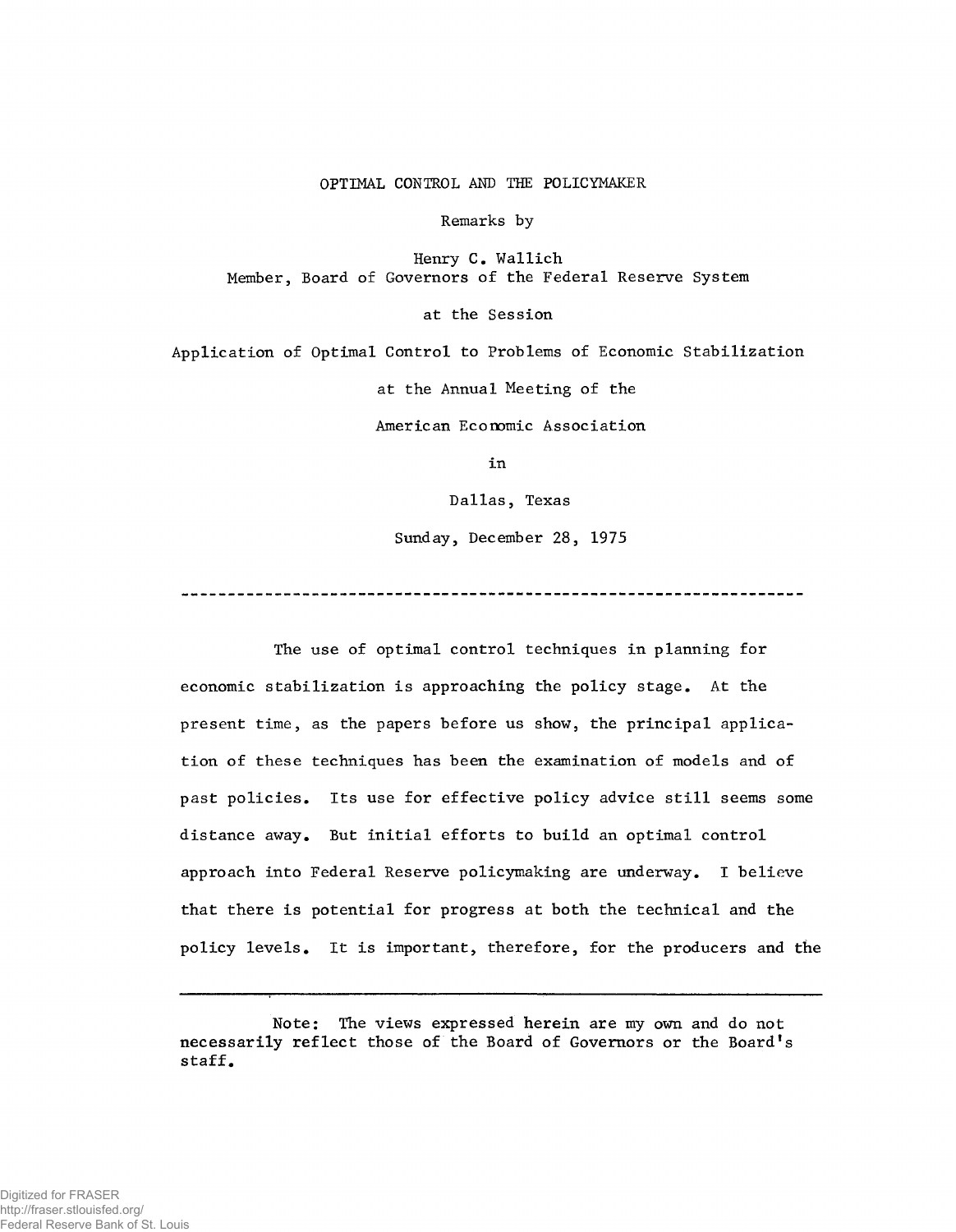potential users of this technique to become better acquainted. Model builders and policymakers must explore one another's needs and capabilities.

I appear here, of course, as a potential user, with no pretense to technical expertise. In this capacity, I would like to comment on a number of points raised by the papers of Ando-Palash, Chow, and Kalchbrenner-Tinsley. My remarks will be addressed mainly to the loss function, the departures from present practices implied, some features of the models employed, and the relation between uncertainty and the scale of policy action.

Policymakers, I believe, regard their role as somewhat more modest than that with which the terminology of the loss function sometimes endows them. The Federal Reserve, to be specific, is responsible for only one phase of the nation's economic policy  $-$  the handling of monetary policy. The overall objectives, moreover, are given by the Employment Act. Most of the economic policies that influence the rate of growth, employment, and the degree of price stability, are handled elsewhere in the government. Particularly when several objectives are involved, which obviously cannot all be attained with one instrument, it seems somewhat presumptuous to state one's preferences in the form of "targets."

The monetary policy official naturally has ideas also about desirable fiscal policy, and about many other policies that influence economic development. Only in the very short run can he make fairly

**-2 -**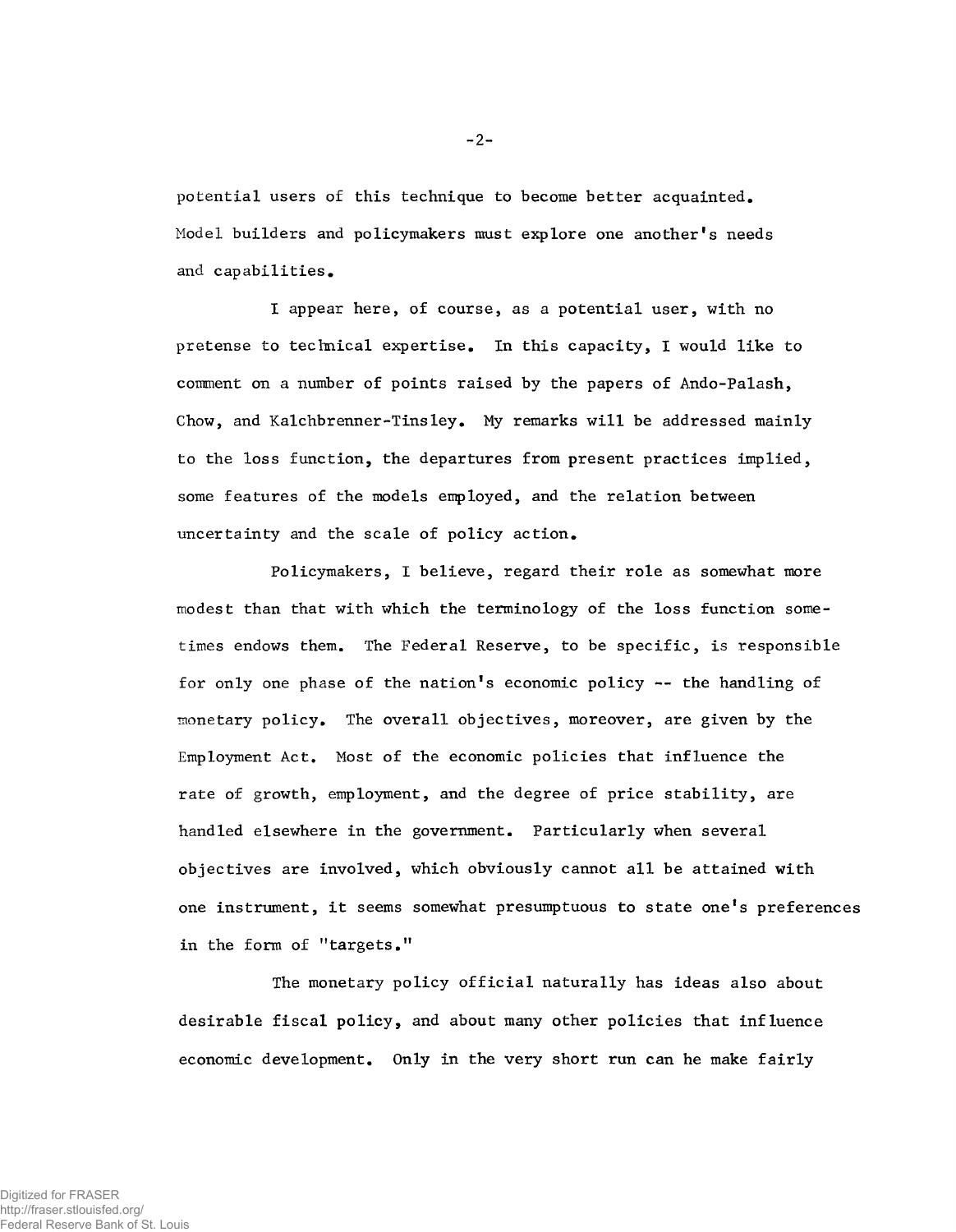firm assumptions as to what these policies will be. For the longer run, a not unreasonable attitude for him may be to think of monetary policy as helping to create the environment in which other public policies, as well as decisions made in the private sector, will become effective. Any given monetary policy may be consistent with alternative combinations of growth, unemployment, and inflation. The monetary policymaker will adjust his action to what he sees happening in these other spheres. But he should not overestimate his ability to influence the outcome.

The time horizon over which target values are to be set likewise presents difficult problems. One may believe that a lower rate of economic expansion in the immediate future will lead to more sustainable growth and lower ultimate unemployment and inflation than would a more aggressive policy. But unless such preferences are built into a loss function, and a long time horizon is allowed for, rather extreme policy proposals may follow from optimal control techniques applied to econometric models with long lag structures, as some of the papers at this meeting indicate.

The policymaker may also be troubled by an appearance of misplaced concreteness. He may be accustomed to thinking in directional terms -- up or down -- or in terms of rates of change -faster or slower. He may want to reserve judgment as to precise targets for unemployment and inflation until the economy is a little

-3-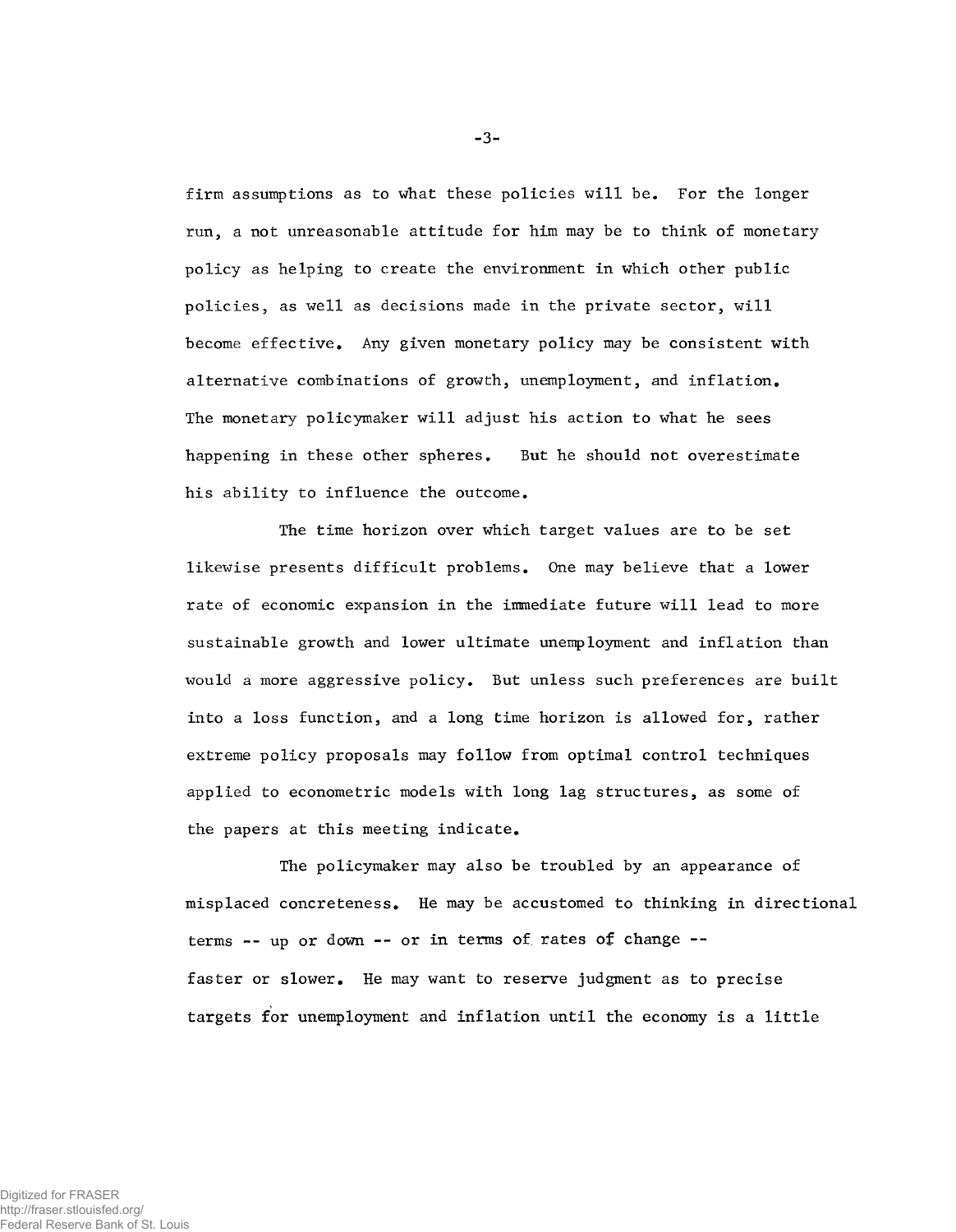closer to what he might consider optimal. And if in addition he were asked whether he has a quadratic loss function, i.e., whether he is indifferent to an equal degree of over- and undershooting of his targets, he might be tempted to think the whole thing a spherical nuisance, i.e., a nuisance from every angle.

Monetary policy in the United States, moreover, is made by a group, the Federal Open Market Committee. The loss functions of all its members are unlikely to be identical. Perhaps one could think of a consensus loss function, or at least of one that would be Pareto optimal as between two disagreeing groups. But as a practical matter, it is probably easier for such a group to arrive at agreement on something on which they are compelled to take immediate action such as bank reserves, or the money supply, or the Federal funds rate, than about desirable conditions in the economy over which they have no immediate control. This leads me to my next topic, the role of intermediate targets.

## Intermediate targets and other recent developments in monetary policy

In an optimal control framework, it is argued, there is no need for intermediate targets. It is the ultimate goals that go into the loss function. The pursuit of these ultimate targets by means of intermediate targets such as money supply or interest rates, it is argued, is in theory suboptimal. Their function is to serve as

-4-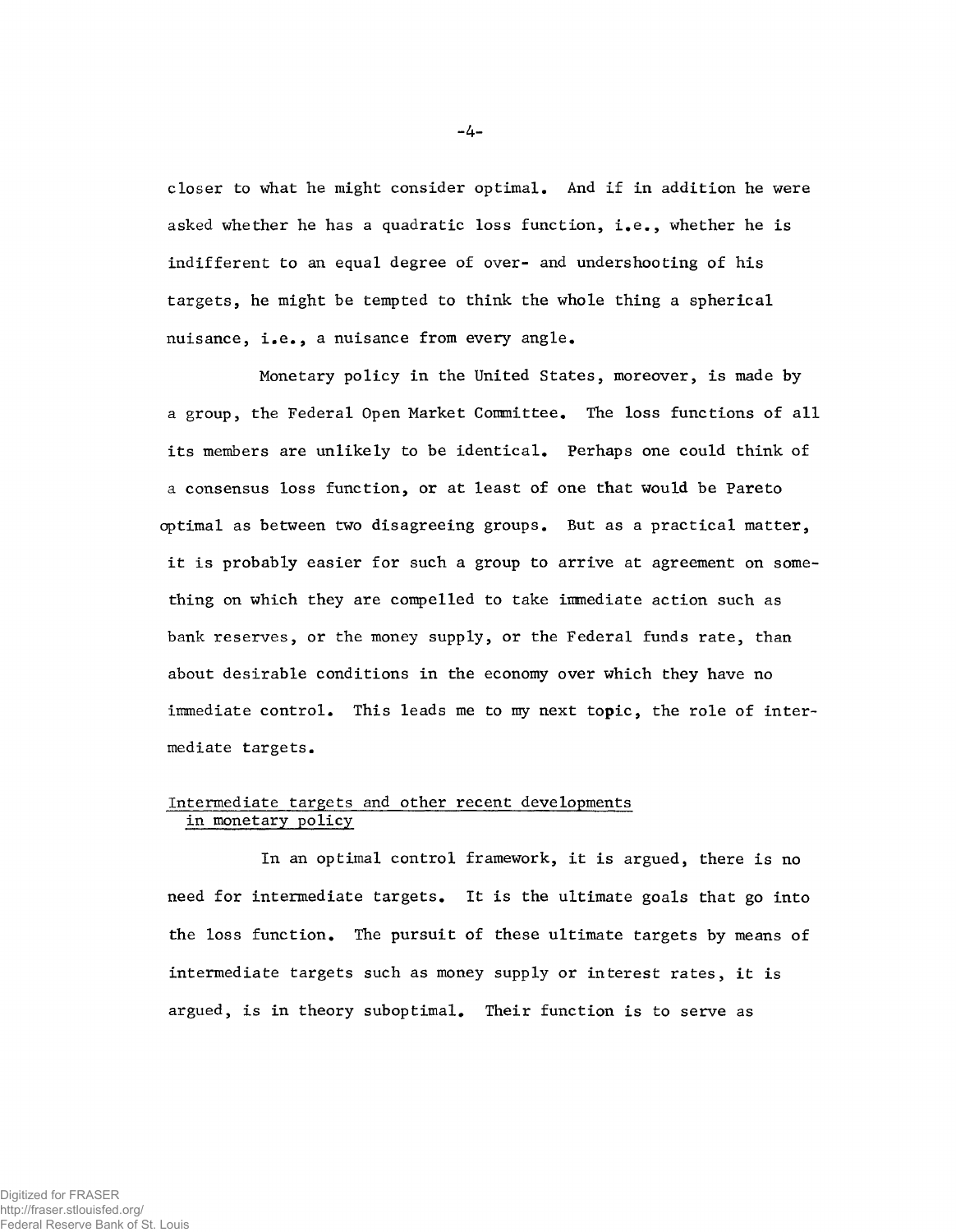information variables from which insights into developments in the real sector can be gathered. The central bank should look at them as it should look at other readily observable data — everything should be looked at as a source of information about real developments that are not directly or not frequently observable.

This line of argument is in conflict, of course, with some of the main developments in monetary policymaking in the United States during the last 10 or 15 years. There was a time when the Federal Reserve indeed did "look at everything." It was not a technique lending itself to much precision, and the development of intermediate targets was generally regarded as a step forward.

The advantages of intermediate targets have often been described as those of better observability and better control. I regard particularly the latter as significant. Moving directly from money market conditions or bank reserves, which the central bank controls, to the ultimate targets of growth, employment and price stability conveys very little of a sense of the quantitative impact of monetary policy action. At best, one can have a sense of the direction of policy, and even there, as we have learned, mistakes are possible if the central bank does not distinguish between endogenous and exogenous movements in its policy variables. This uncertainty is enhanced by long lags of policy action. By focusing on the money supply or on interest rates, a better intuitive sense of the thrust of policy is

-5-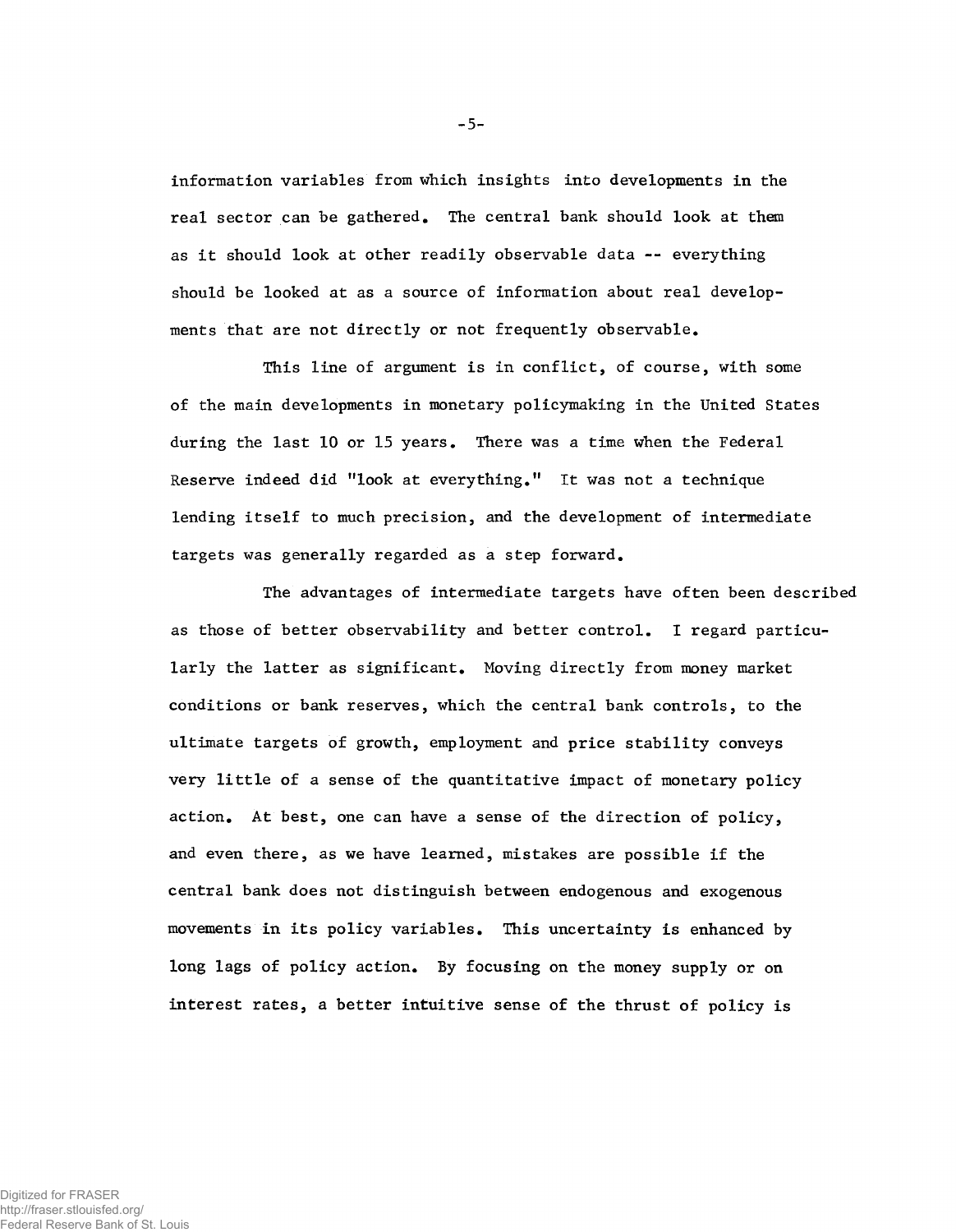likely to be achieved. The sense of having some protection against the extreme kind of error that might manifest it by extreme values of these variables, can be helpful.

Policymakers may be reluctant to surrender this means of obtaining some direct feel for the economic meaning of their actions and to replace it by a system that tells them to move some variable like unborrowed reserves, or the Federal funds rate, perhaps drastically, in order to achieve some particular results in the real sector. It might come close to flying with an automatic pilot. Manual control, I believe, would instill greater confidence.

Concern over possibly extreme values of policy variables is likely to be another obstacle to the greater use of optimal control that will have to be dealt with. The experience of the postwar period seems to show that extreme settings of policy variables, even for relatively short periods, can be destabilizing. Frequent variation in instrument settings likewise may add to instability. Given the lags and the uncertainties, moderate instrument settings and a degree of steadiness seems preferable most of the time, quite aside from possible side effects of wide policy gyrations on the functioning of financial markets. Policymakers who do have such preferences for moderation and steadiness can, of course, put them into their loss function, as the paper by Kalchbrenner and Tinsley does. But that is only partial protection, unless the penalties assigned to wide deviations in the paths of instrument variables are very high and

**-6 -**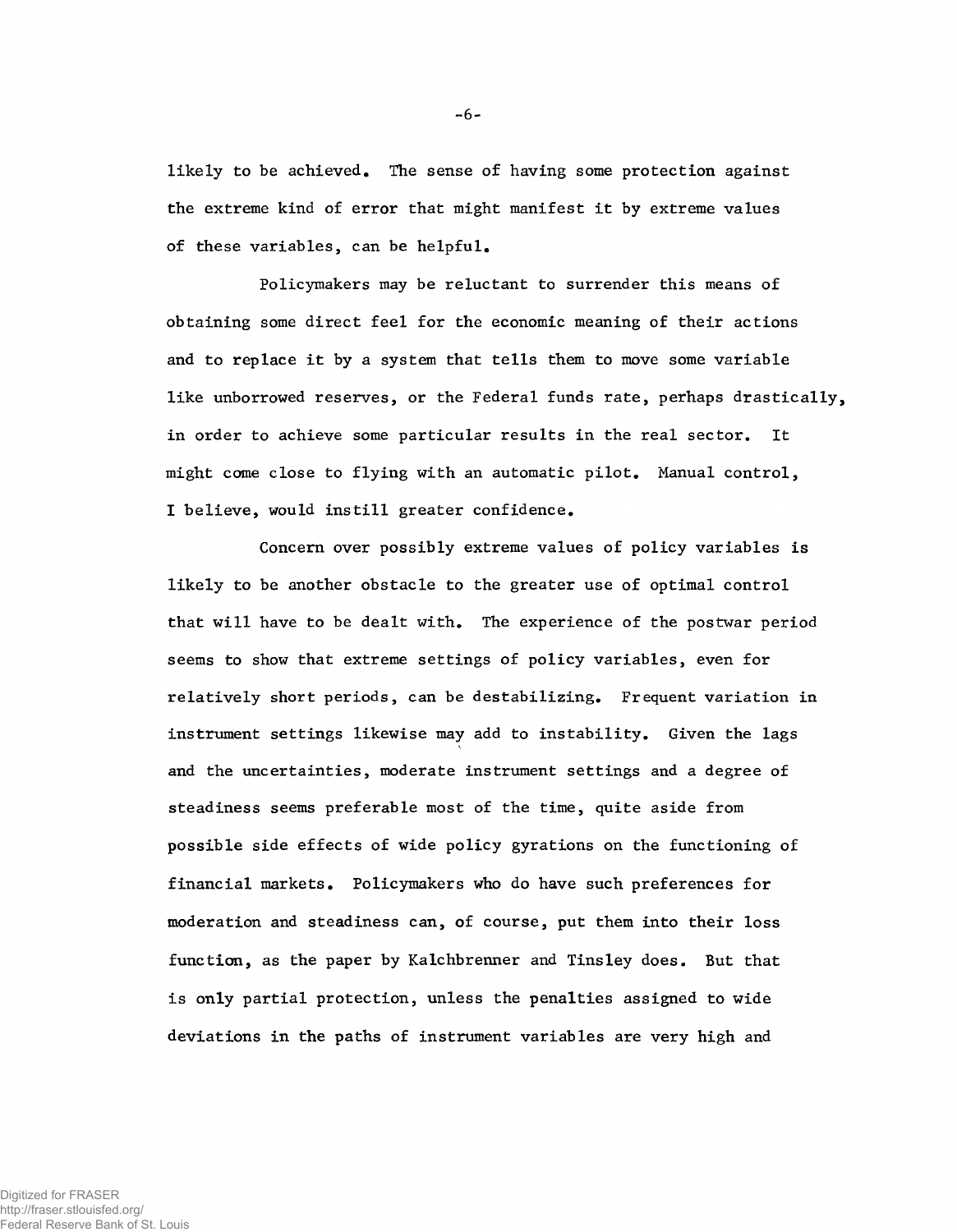hence perhaps unreasonable. Moreover, one may remain suspicious about the properties of a feedback process that needs to be disciplined in this artificial way.

#### Models

The policy evaluation -- or advice -- derived from an optimal control system presumably is no better than the model through which the feedback flows. Policymakers are likely to be interested in several aspects.

First, while models have reached a certain degree of proficiency in short-run predictions under ordinary circumstances, and in that sense agree with each other, there nevertheless seem to be important differences. Policy multipliers seem to vary importantly among models. Even within particular models, these multipliers seem to be sensitive to small changes in the specification of particular equations, or to the choice among alternative equations of seemingly equal theoretical and empirical plausibility. Chow\*s paper suggests a minimax strategy, choosing among the models on the basis of which minimizes the worst case. That procedure would provide some insurance, but otherwise seems to adopt a rather pessimistic slant. Alternative procedures might be to examine models for robustness of their policy advice under varying assumptions, or perhaps to look for a policy that is rpbust with respect to switches among models. Clearly one of the precautions policymakers would want to apply is to use a variety of models. But when there are significant differences, it is not easy to work up much confidence.

Digitized for FRASER http://fraser.stlouisfed.org/ Federal Reserve Bank of St. Louis -7-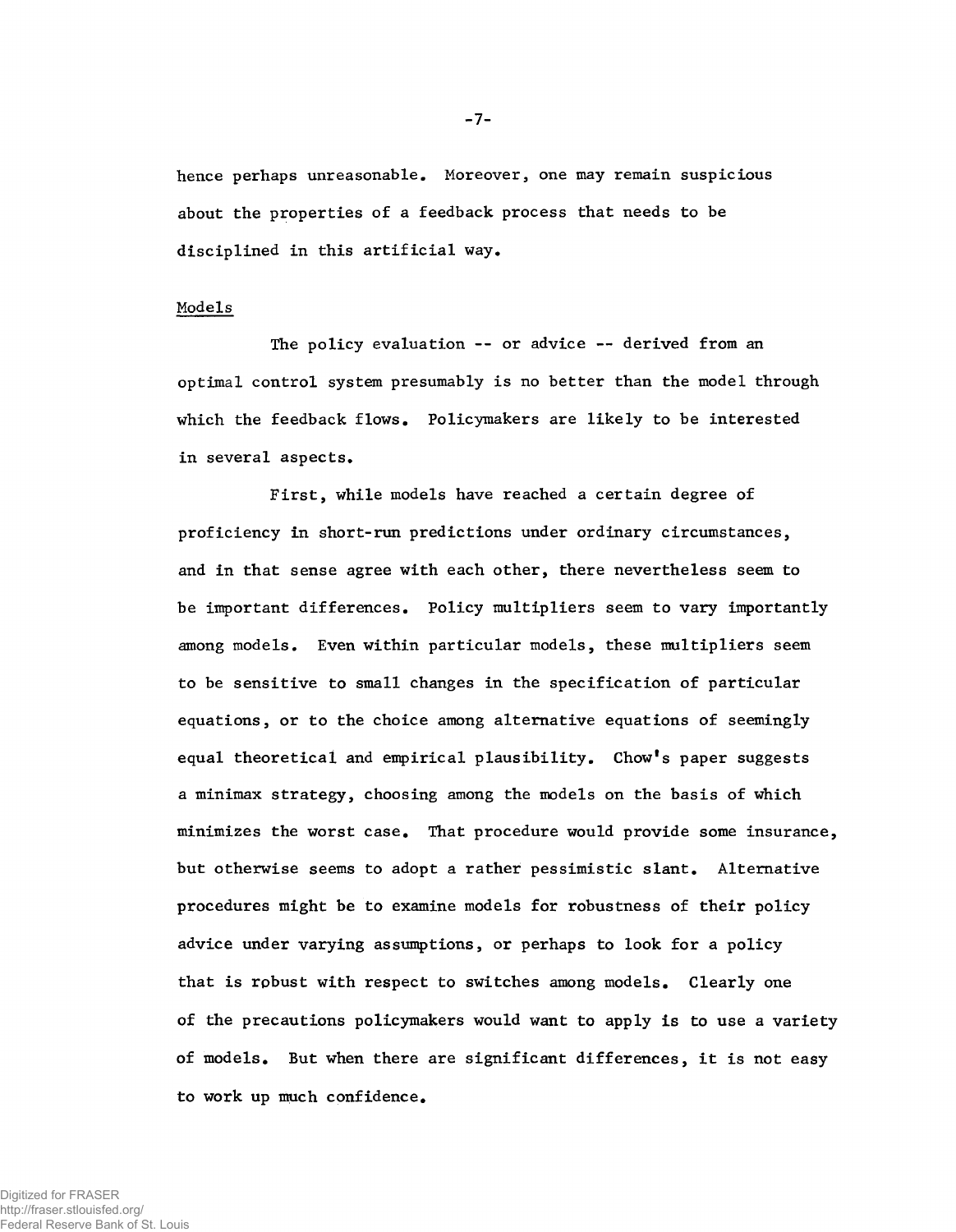Second, there is likely to be concern about the possibility of bias in particular models or specifications of loss functions. Ando-Palash point out that in a quadratic loss function, if the target values for unemployment and inflation are set low, such as at zero, the unemployment variable will obtain an unintendedly high weight. My own concern is that on the contrary an inflation bias may enter the process, via the structure and the typical use made of most models. They seem to underestimate inflation because of a questionable process of forming price expectations, which relies on distributed lags of past experience instead of on rational expectations based on observed government policy. The paper by Kalchbrenner-Tinsley makes reference to the severe underestimation of inflation.

Additionally, an inflation bias may appear if model simulations are kept too short, since price effects typically lag volume effects. Long model simulations into the future are not popular, owing to the difficulty of estimating exogenous variables and perhaps also because of the longer run instability of some models. Nevertheless, by limiting a simulation or forecast to only a few quarters ahead, the long-run price effects may be cut off. These effects then will carry less weight in the optimal control simulation while volume effects, which occur with less of a lag, dominate.

Third, still another question about the performance of presentday models relates to their ability to deal with severe exogenous shocks such as the devaluation  $\sigma_F$  the  $\mathbb{R}$  or the rise in oil prices. Such

-8-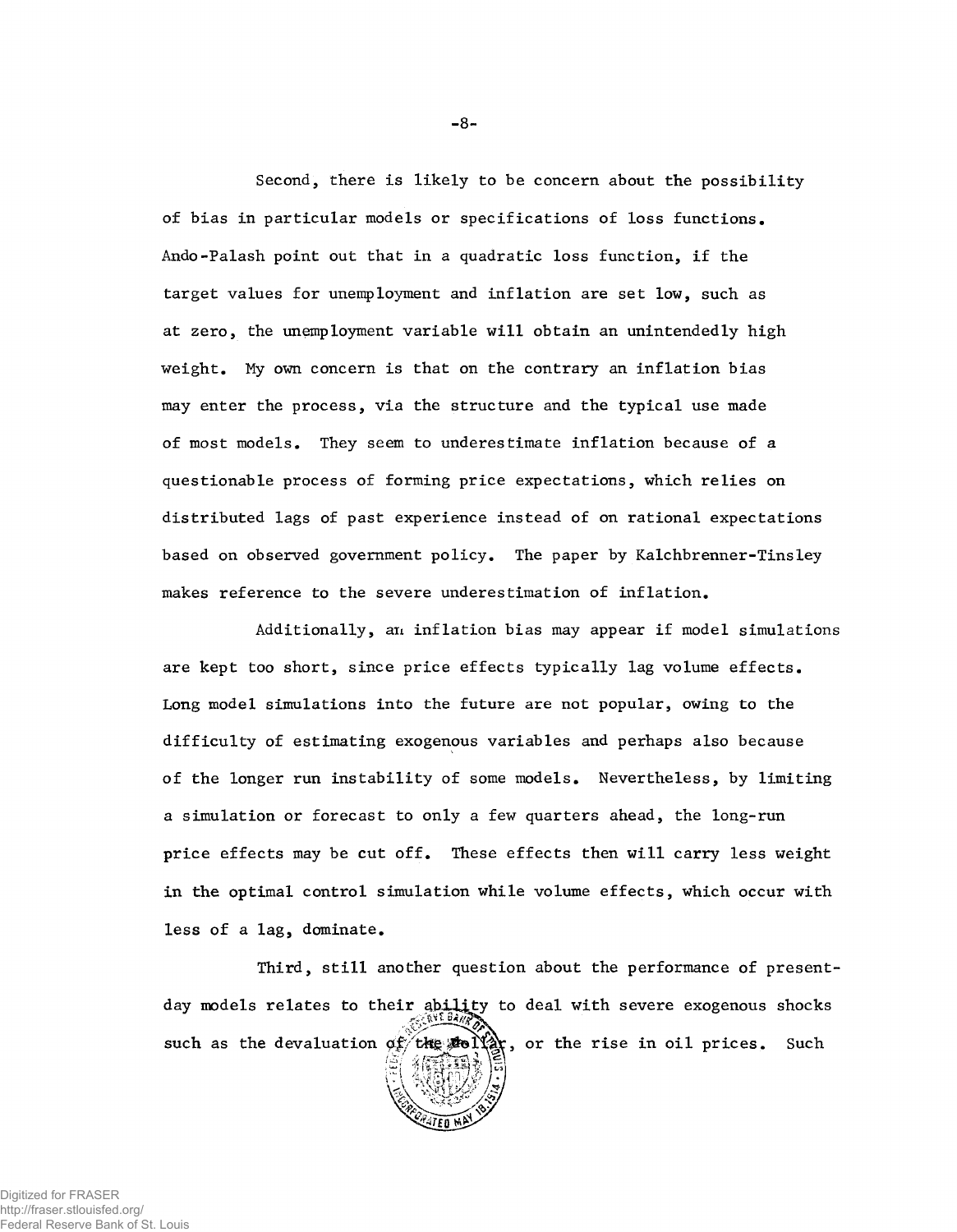effects, as Kalchbrenner-Tinsley put it, simply "had no place to go in traditional econometric models," Now that the high rates of unemployment and inflation that resulted have become part of the data, users of the models' output are likely to be concerned about possible distortions from these outliers.

## Uncertainty

Policymakers may be concerned about the kind of advice they are likely to get when the outlook appears more uncertain than usual. At such times, anyone with a firm opinion is likely to carry disproportionate weight, but in the case of advice from a model that is part of the risk to be guarded against. The natural tendency of policymakers, under such conditions, will be in the direction of greater conservatism, i,e,, to do "less" than they otherwise would. The meaning of "less" may not be the same for everyone, although technically it would seem to imply that policy action should then be so designed as not to add to the variance of the loss. In practice, it may just mean to keep doing whatever was being done before.

Among technicians, views do not seem to be unified concerning the implication of varying uncertainty, A well known theorem by William Brainard states that, under specified conditions, uncertainty reduces the scale of action. Kalchbrenner-Tinsley, in an earlier paper, seem to be of the same opinion. I have heard others quoted to the effect that uncertainty probably but not necessarily implies greater

-9-